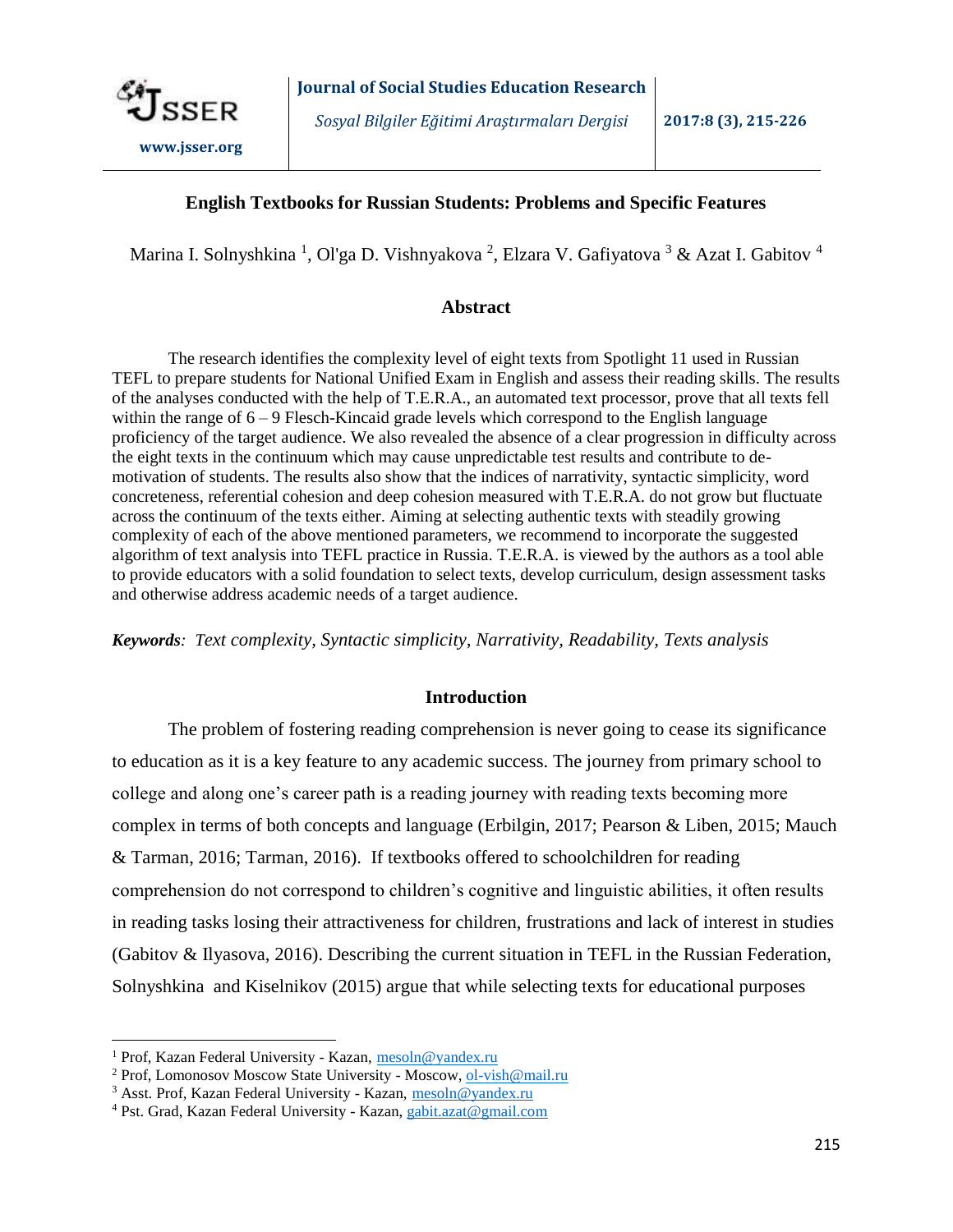Russian textbooks writers and exam developers measure predominantly 'text readability' and use numerical scores obtained with the existing readability formulas, i.e. [Flesch Reading Ease,](https://readable.io/content/the-flesch-reading-ease-and-flesch-kincaid-grade-level/) [Flesch-Kincaid Grade Level,](https://readable.io/content/the-flesch-reading-ease-and-flesch-kincaid-grade-level/) [Gunning Fog Score](https://readable.io/content/the-gunning-fog-index/) etc. The consequences of this oversimplified approach to the problem are inadequate texts used in English language teaching and testing in the Russian Federation.

One of the modern automated tools designed for texts complexity parameters analysis is T.E.R.A., Coh-Metrix Common Core Text Ease and Readability Assessor measuring scores of narrativity, syntactic simplicity, word concreteness, referential cohesion, deep cohesion and Flesch-Kincaid Grade level. Thus, providing a user with a comprehensive picture of text characteristics, T.E.R.A. simplifies the process of selecting texts for potential readers.

#### **Methods**

The existing readability formulas correlating text readability with school grades are based on the two main variables, i.e. mean number of letters/syllables per word and words per sentence (Readability Formulas. Free readability tools to check for Reading Levels, Reading Assessment, and Reading Grade Levels). For example, [Flesch-Kincaid Grade Level](https://readable.io/content/the-flesch-reading-ease-and-flesch-kincaid-grade-level/) (F-K GL) is calculated in a standard way using sentence length (in words) and word length (in letters) as follows: (.39 \* sentence length) +  $(11,8 * word length) - 15,59$ . An increase in one of the two components of the formula results in a higher value of the text readability. Though the readability scores are widely used in pedagogical community all over the world (Duran et al., 2007), their accuracy as well as ability to correlate with children's cognitive age have been a persistent concern of many educators since the formulas were first produced (Pearson & Liben, 2015). The researchers argue that the formulas do not estimate a number of text features, such as lexical variety, complexity of grammatical structures and/or general logic of textual information. All these make them an extremely limited means of assessing text appropriateness for a target audience (Duran et al., 2007).

Another stage of the studies in the area was marked with the extension of the range of text parameters that assess their complexity (Solnyshkina & Kiselnikov, 2015). In the review article by Kiselnikov (2013) the authors conclude that the majority of modern text complexity criteria are primarily derived either based on syntactic or lexical features of texts. As a semantic category, text complexity realizes through grammar and vocabulary in a text.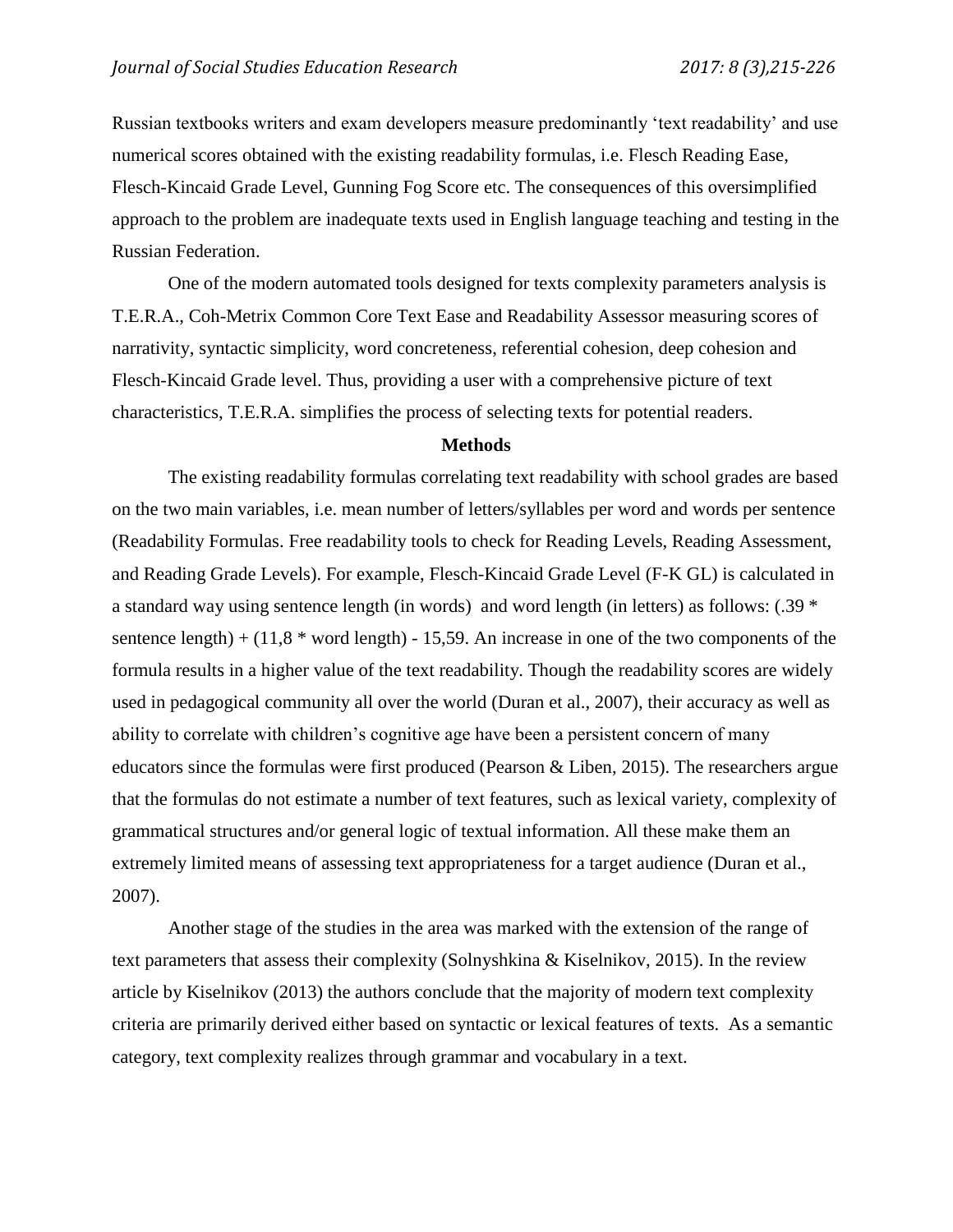T.E.R.A marked the transition to another stage of the problem development as it also measures text cohesion and coherence. At the moment, TERA, available on the public website, calculates [Flesch-Kincaid Grade Level](https://readable.io/content/the-flesch-reading-ease-and-flesch-kincaid-grade-level/) (F-K GL) and computes five characteristics of texts: syntactic simplicity, abstractness/concreteness of words, narrativity, referential cohesion, deep cohesion.

For the study presented we computed the text parameters, such as Flesch-Kincaid Grade levels, narrativity, syntactic simplicity, abstractness/concreteness of words, referential cohesion, deep cohesion of the texts from Spotlight 11, with the help of T.E.R.A and predominantly used descriptive, interpretative and contrastive methods to identify to what degree the texts correspond the cognitive and linguistic levels of the Russian students.

#### **Results**

We selected the data for the study from the students book Spotlight 11 recommended by the Ministry of Education of the Russian Federations for English language teaching in the  $11<sup>th</sup>$ grade of public schools. The  $11<sup>th</sup>$  grade is the final year in Russian high schools during which students are predominantly trained for final matriculation examination. To ensure the equivalence of text materials in terms of the purpose of learning, all the texts for the study were selected from Chapters A of each module of the textbook. Chapters A are designed for testing the students' skimming and scanning in the classroom. The texts were attributed numbers 1 - 8 and letter A indicating the corresponding Module and Chapter. E.g. Text 2A stands for the text used in Spotlight11 to assess students' reading skills in Module 2, Chapter A.

The genres of the texts include the following: realistic fiction, science fiction, biographies and magazine articles. All the texts selected are narrative expect for Text 8A which is descriptive. The word count varies from 385 in text 3A to 657 in text 8A. The mean number of sentences is 29. The texts were formatted in .txt files and assessed in a single-text format with the help of T.E.R.A. for narrativity, syntactic simplicity, abstractness/concreteness of words, referential cohesion, deep cohesion.

On the *first* stage of the analysis we used Flesch-Kincaid formula to calculate the corresponding reading grade level of texts 1A - 8A, i.e. what reading age children they are appropriate for. The results, as demonstrated on the graph in Img.1 below, testify to the absence of a linear progression of F - K Grade Level with texts 3A, 5A suitable for Grade 6 and texts 8A,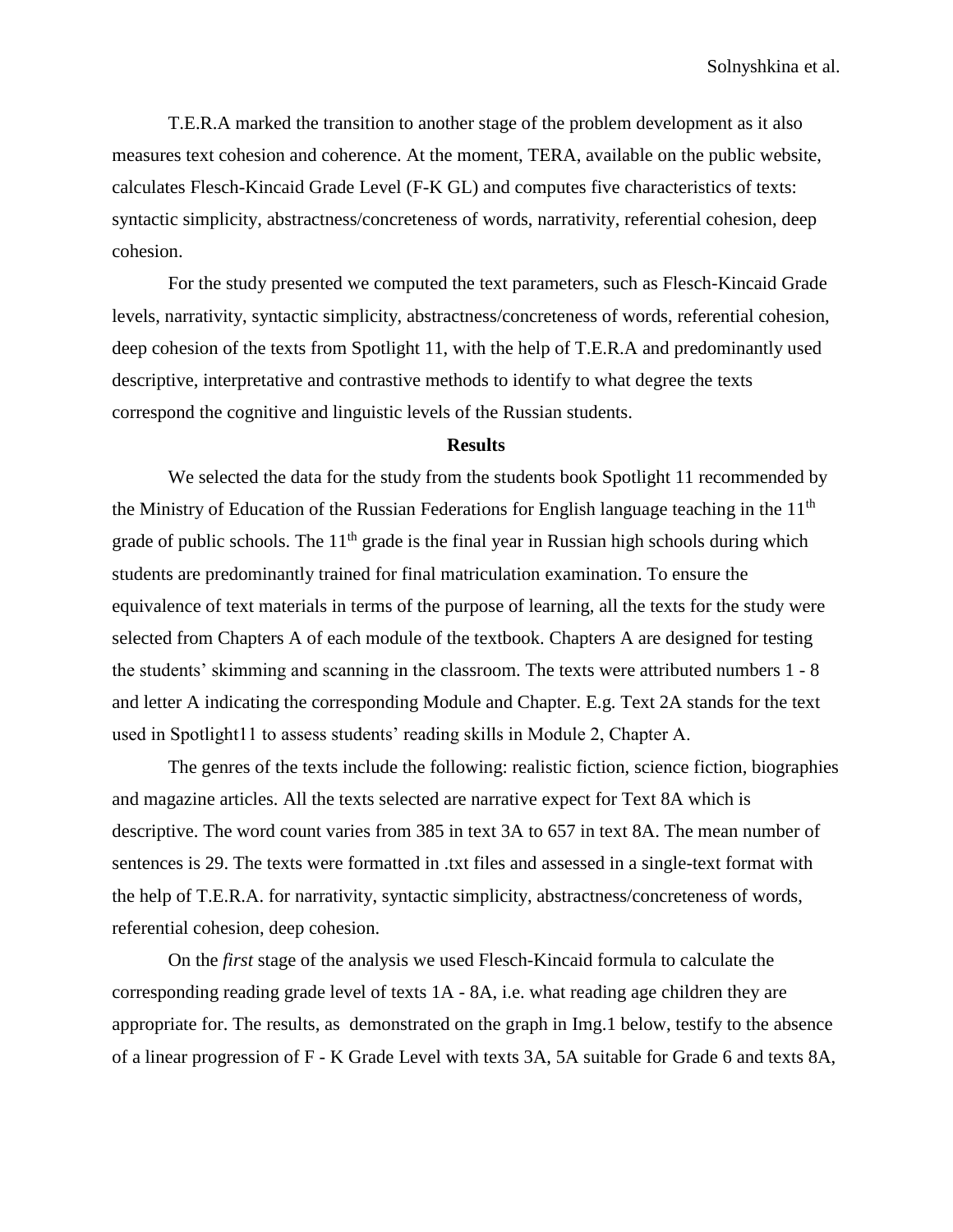6A being appropriate for Grade 9 of USA schools. The easiest is Text 5A with F-K GL 6,20 and the most difficult text is Text 6A with F-K GL 9,70 (see Img. 1 below).



Image 1. Flesh-Kincaid Grade Levels Graph for texts 1A - 8 A.

On the *second* stage of the research we computed the 8 selected texts with the help of T.E.R.A. aiming at measuring text complexity parameters and each of its characteristics, i.e. of narrativity, syntactic simplicity, abstractness/concreteness of words, referential cohesion and deep cohesion.

Avoiding restrictive categorizing of *narrativity*, T.E.R.A developers adapt a comparative view on the notion and define narrativity in relative terms: a text may have higher or lower degree of narrativity in contrast with all the texts in T.E.R.A. library. In general terms narrativity is defined as the quality or condition of presenting a narrative (Oxford Living Dictionaries). Accordingly, texts with a low value of narrative parameters contain a high proportion of unique nouns and a variety of temporal forms as is the case in Text 8A: "*Otherwise known as The Lost City of the Incas', Machu Picchu is an ancient Incan city located almost 2,500 metres above sea level in the Andes Mountains in Peru. Machu Picchu is invisible from below".* An ideally simple text will be a set of similar type sentences, whereas a complex one will not have one similar combination of pairs of sentences in its entire body. "The identity of sentences in the text will, however, change the deep connectivity of the text" (Crossley & McNamara, 2016).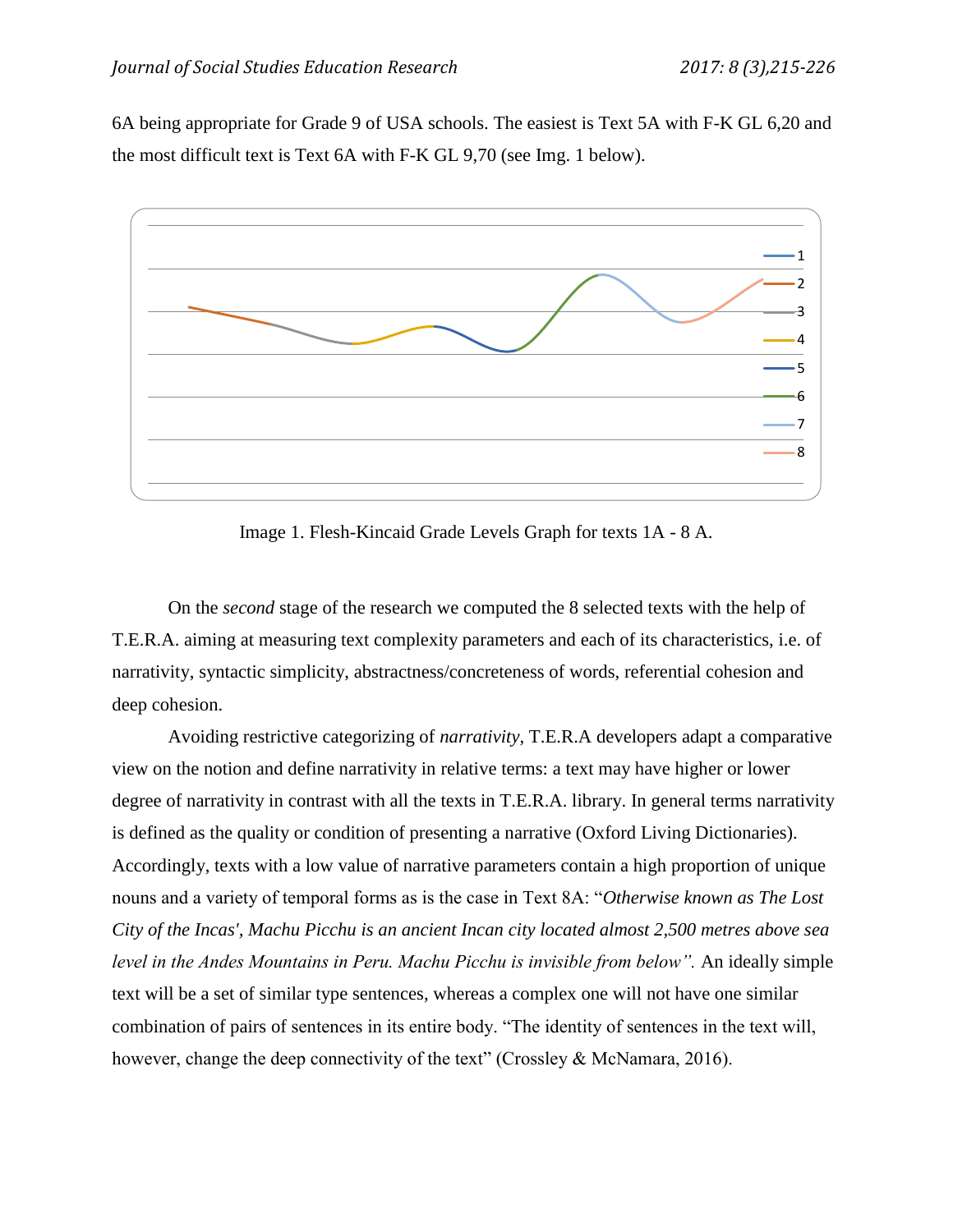All the texts of Chapter A, except for Text 8A, are narrative and the corresponding parameter scores measured by T.E.R.A. vary from minimum of 69% in Text 4 to maximum of 92% in Text 3A. Text 3A demonstrates a high density of verbs: *"I couldn't even remember buying a ticket! Anyway, I contacted the people the letter was from, who asked me to send them a 'fee' to process my winnings".* 

The Narrativity of Text 8A, as shown in Img. 2, is only 30%. Thus, T.E.R.A. discriminated the text of another genre by calculating its Narrativity.



Image 2. Narrativity Graph for texts 1A - 8 A.

Though indices of narrativity of Texts 1A - 7A do not progress form low to high, they demonstrate a certain degree of consistency and do not fall below 69%. Text 8A was excluded from the further analysis based on the assumption that different types of texts demonstrate differences in the frequency of core vocabulary words (Lee, 2001), in the way that cohesion relations are expressed (McCarthy, Graesser & McNamara, 2006), in the rate at which rare words are repeated (Heibert, 2009), etc.

Indices of syntactic simplicity, word concreteness, referential cohesion, deep cohesion for texts 1A - 7A are presented on the corresponding graphs in Img.3 below. The observed fluctuations are as follows: for Syntactic Simplicity –  $31\%$ , Word Concreteness –  $64\%$ , Referential Cohesion – 31%, with the minimum variation in Deep Cohesion – 25%. The Syntactic Simplicity graph demonstrates that the syntax indices of the texts studied are medium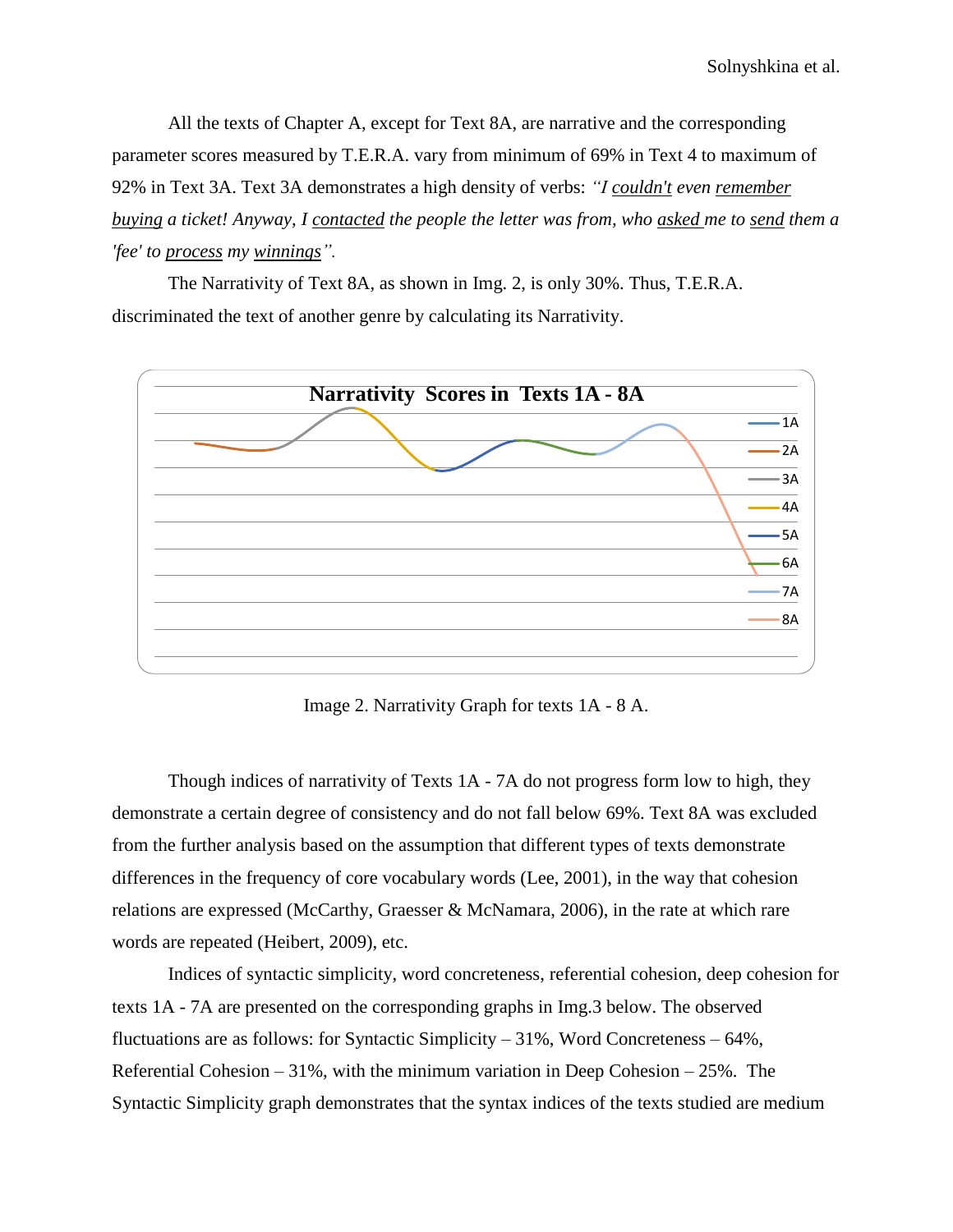and vary from 34% in Text 1A to 65 % in texts 2A and 4A. The lowest indices are those of *Referential Cohesion*, with the lowest of 9 % in Text 7A and the highest being 40% in text 3A. Texts also showed a decrease in *Referential Cohesion* from around 40 % in Texts 1 A and 2A to 9% in Text 7A. But there is a remarkable growth in the numbers observed in *Word Concreteness*: 14 % in Text 6A and 70% in Text 3A. Cf.: "The searches are based on the hypothesis that aliens may be intentionally sending communication signals out across the universe, or that signals from their worlds could be escaping into space – just as our own radio, television and military broadcast signals escape into the cosmos" (14 %, Text 6A); "Burglars recently broke into our house while we were sleeping upstairs! My sister and I heard a noise, so we woke up our dad, who called the police." (70%, Text 3A). *Deep Cohesion* of all the texts studied is relatively high and remains between 74% in Text 3A and 99% in Text 2A.



Image 3. Graphs of Complexity Parameters for Texts 1A - 7A.

# **Discussion**

*Syntactic simplicity* is a parameter dependent on three measured variables, i.e. mean of clauses throughout the text, mean of words in the sentence, and mean of words in front of the main verb (McNamara & Graesser, 2012). Table 1 below shows the complexity parameters of the texts with minimum (1A) and maximum (2A) scores of *Syntactic simplicity*. As we see their F-K G Levels are only 1.3 grade different. The excepts from Text 1A and Text 2A below are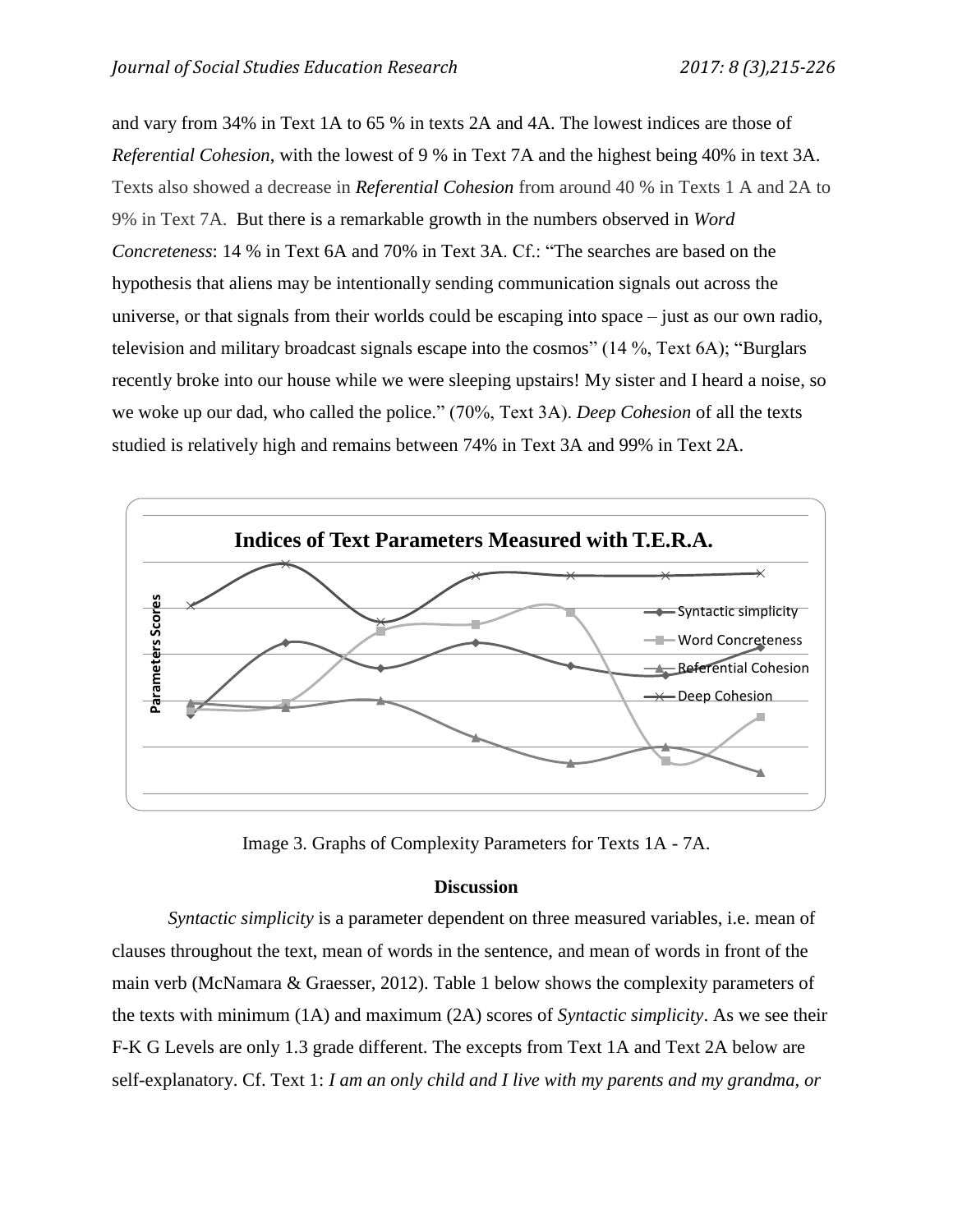*'babushka' as we say here in Russia. My grandpa passed away last year so Babushka left her house in the country to come and live with us here in the city.* Text 2A: *In a nutshell, "stress" is the way our bodies and minds react to life's changes. In stressful situations, the nervous system causes muscles to tense, breathing to become shallow and adrenaline to be released into your bloodstream as your body gets ready to beat challenges with focus and strength*.

### *Table 1*

## *Indices for Two Representative Texts 1A and 7A*

| Text | Narrativity | Syntactic<br>simplicity | Word<br>Concreteness | Referential<br>Cohesion | Deep<br>Cohesion | Flesh - Kincaid<br>Grade Level |
|------|-------------|-------------------------|----------------------|-------------------------|------------------|--------------------------------|
|      | 79%         | 34%                     | 36%                  | 39%                     | 81%              | 8,20                           |
|      | 77%         | 65%                     | 39%                  | 37%                     | 99%              | 7.40                           |

*Abstractness/ Concreteness* of words as it comes from the name, shows the proportion of concrete words to abstract ones. The developers of T.E.R.A. define concrete words as "words that refer to things you can see, hear, taste, touch, feel, or smell. Abstract words cannot easily be seen, heard, touched, felt or smelled" (McNamara & Graesser, 2012). With a high content of specific vocabulary or professional jargon, the text becomes more difficult for the reader to understand. The texts studied contain a number of words the concreteness of which is obvious, i.e. *sand, beaches, friends, house, dad* (Texts 3A, 6A). The abstract words registered in the corpus of the texts Spotlight 11 are as follows: *dream, obstacles, failure, goal, ambitions* (Text 7A). But category of Abstractness/ Concreteness is a non clear-cut phenomenon but a continuum, and there are words in the vocabulary of every language which depending on the context may be viewed either as concrete or abstract: '**a field** of tulips' vs '**a field** of knowledge'. The potential difficulty in measuring the parameter of *Abstractness/ Concreteness* in a separate text lies in the requirement to identify its value for every word in the text, which implies the necessity of a source referring to which a researcher would get the value of each word in a text. T.E.R.A. developers use MRC Psycholinguistic database for concreteness ratings, the word lists of which "are incomplete due to the limited size of the word samples" (McNamara & Graesser, 2012). The texts with extreme indices of Word Concretenessin the continuum are Texts 5A and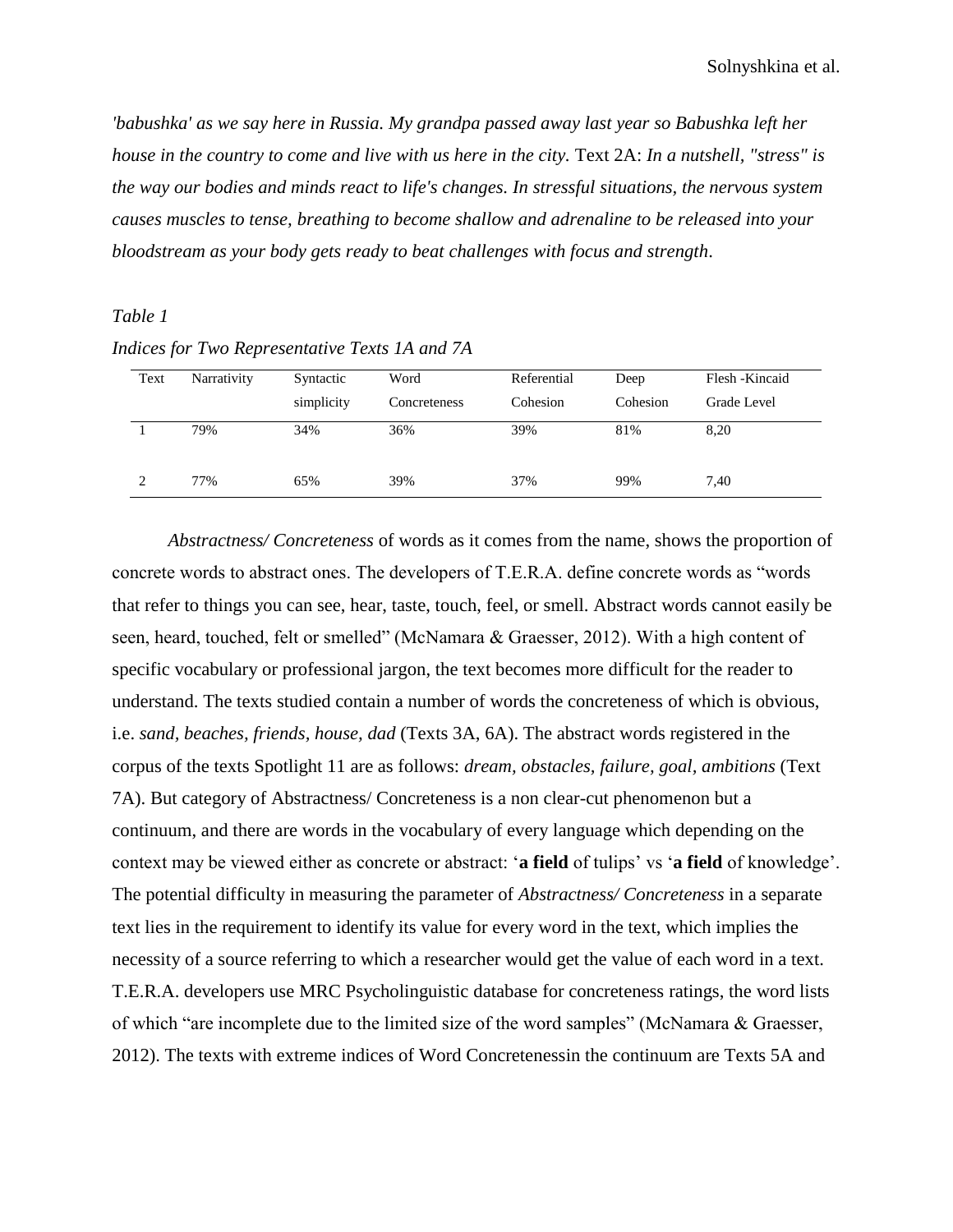6A with F-K GL 6.20 and 9.70, respectively (See Table 2). The majority of the indices of the texts are distinctively different while F-K G Levels are about the same.

#### *Table 2*

*Indices for Two Representative Texts 5A and 6A*

| Text | Narrativity | Syntactic  | Word         | Referential | Deep     | Flesh - Kincaid |
|------|-------------|------------|--------------|-------------|----------|-----------------|
|      |             | simplicity | Concreteness | Cohesion    | Cohesion | Grade Level     |
|      | 80%         | 55%        | 78%          | 13%         | 94%      | 6,20            |
| O    | 75%         | 51%        | 14%          | 20%         | 94%      | 9,70            |

Referential cohesion is a measure of the overlap between words in the text, formed with the help of similar words and ideas transmitted by them (McCarthy et al., 2006). To maintain a high level of the parameter, it is necessary to provide proposals with one or more types of specified means (Rowe, Ozuru & McNamara, 2006). Contrasting indices of Referential cohesion in Texts 1A - 7A, we revealed a range of scores with the minimum of 9% in Text 7 A and the maximum of 40% in Text 3 A. Consider a sample from Text 3A with a high value of this parameter: Getting married and having a family is a top priority for me. My marriage will probably be arranged by my father, which is quite common here. (Spotlight 11, Text 1A). We can see a number of repetitions of derivatives related to the same root: married – marriage, me – my as well as hyperonym – hyponym relations: a family – my father. The word *which* refers to the idea of 'the marriage being arranged by the father of the writer' thus connecting two parts of the sentence, that the reader interprets as a whole. Text 7A demonstrating the lowest value of Referential cohesion in the corpus, i.e. 9%, runs as follows:

*"Believe in yourself* (subtitle of the text).

*Without a doubt, this is the first step on the road to achieving your dreams! And this means not listening to anyone who tells you, 'You can't.' Einstein, Beethoven and Edison, all knew about this"*. It is obvious that the pronoun *this* in the first sentence of the text refers to the idea expressed in the subtitle of the text, i.e. *believe in yourself*, to elicit this information is much more cognitively difficult for a non-native student of English than in a sentence with stronger connections between parts of a text and a sentence.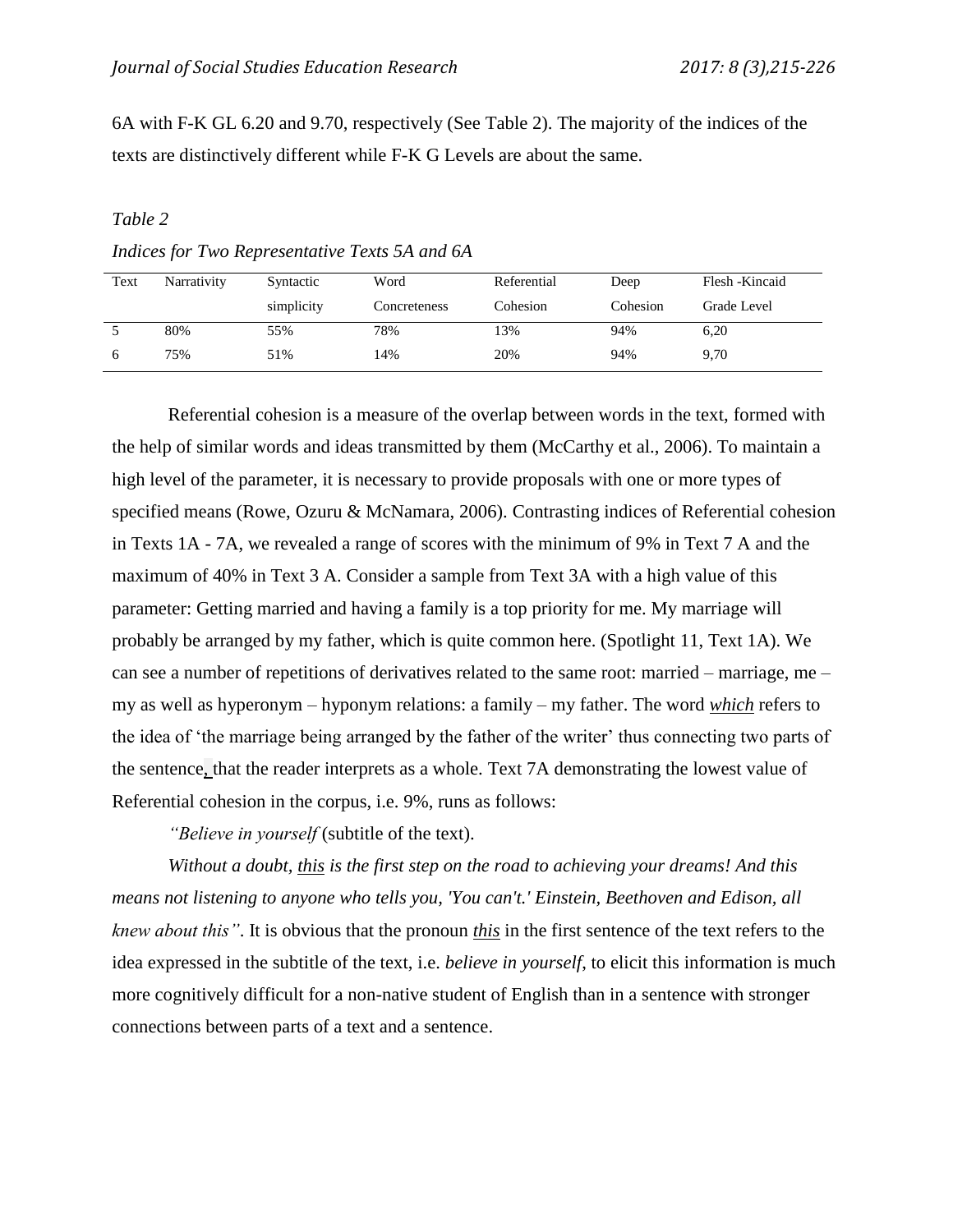## *Table 3*

| Text | Narrativity | Syntactic  | Word         | Referential | Deep     | Flesh - Kincaid |
|------|-------------|------------|--------------|-------------|----------|-----------------|
|      |             | simplicity | Concreteness | Cohesion    | Cohesion | Grade Level     |
|      | 92%         | 54%        | 70%          | 40%         | 74%      | 6,50            |
|      | 84%         | 63%        | 33%          | 9%          | 95%      | 7,50            |

*Indices for Two Representative Texts 6A and 8A*

Texts 6A and 8A, i.e. the texts with the highest and lowest values of referential cohesion, have a high value of narrativity and deep cohesion but a relatively low value of *Referential Cohesion. Referential Cohesion* scores of 9% certifies to poor logical connections between the ideas in the adjacent sentences of the texts, i.e. coherence.

*Deep Cohesion* determines how well the events, ideas, and information of the entire text are related at a level that is understandable by a human (Readability Formulas. Free readability tools to check for Reading Levels, Reading Assessment, and Reading Grade Levels). As it can be observed from Table 4, Deep Cohesion has very little correlation with F-K GL.

#### *Table 4*

*Indices Two Representative Texts 2A and 8A*

| Text | Narrativity | Syntactic  | Word         | Referential | Deep     | Flesh - Kincaid |
|------|-------------|------------|--------------|-------------|----------|-----------------|
|      |             | simplicity | Concreteness | Cohesion    | Cohesion | Grade Level     |
|      | 77%         | 65%        | 39%          | 37%         | 99%      | 7.40            |
| 8    | 30%         | 36%        | 80%          | 22%         | 42%      | 9,50            |

Thus, the research demonstrated a wide range of syntactic simplicity (over 30%) and word concreteness scores (60%) in the narrative texts studied. *Narrativity* and *Deep Cohesion* scores do not fall below 69%, while referential cohesion does not rise above 40%. As we know "Automatic event extraction is an important task in knowledge acquisition step" (Solovyev & Ivanov, 2016).

#### **Conclusion**

The comparative study of eight texts used in Spotlight 11 to assess students' reading skills demonstrated that Flesch-Kincaid Grade Levels of the texts fluctuate from 6 to 9 presenting a non-linear progression. This fact revealing lack of a comprehensive approach applied by the authors of Spotlight11to selecting texts for academic purposes may not only de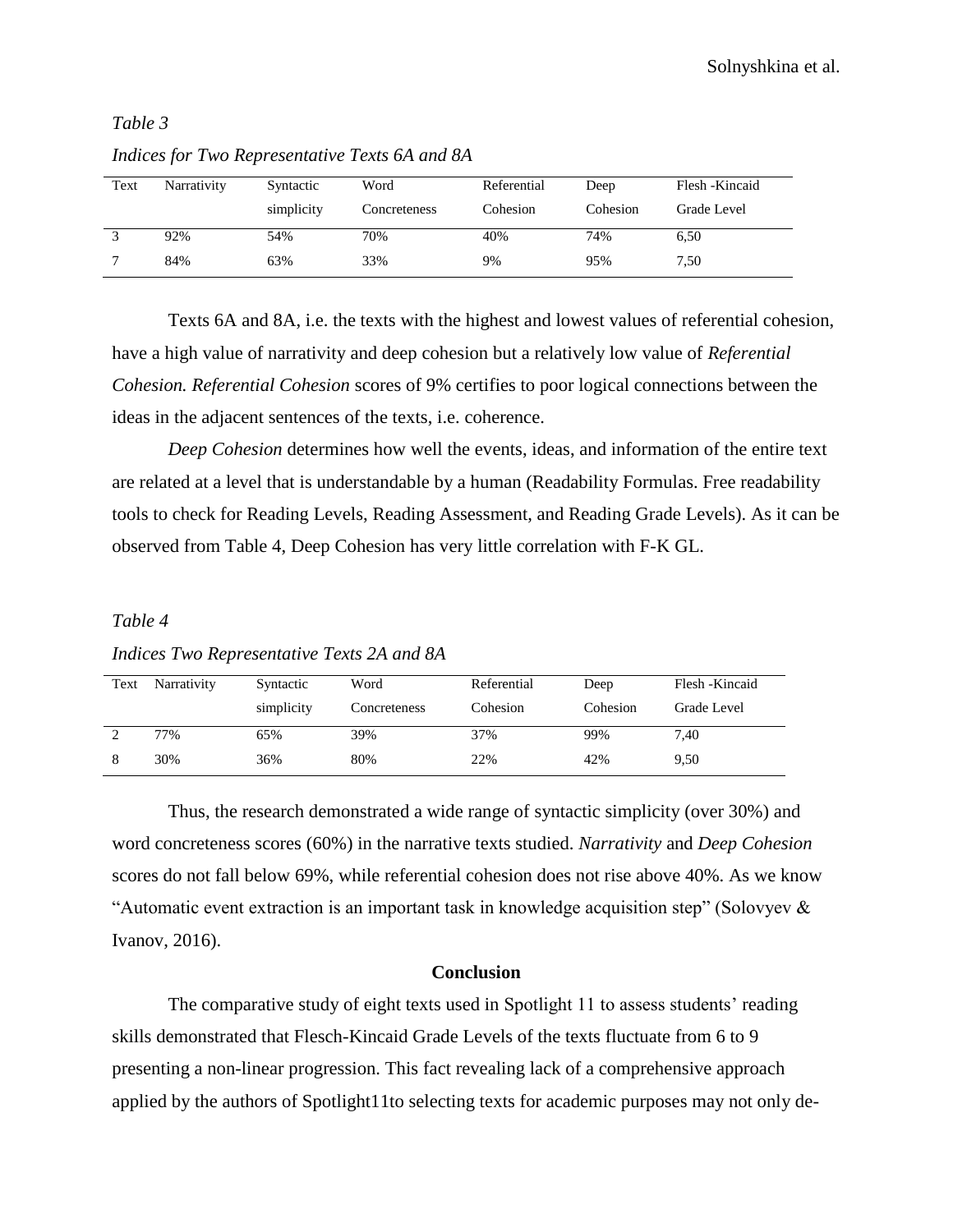motivate students but also invalidate the tests in which the texts are used. We advocate sequencing academic texts from easy to difficult since it is more likely to generate positive responses from students and have a positive impact on reading tests results.

Findings on *Narrativity, Syntactic Simplicity, Word Concreteness, Referential* and *Deep Cohesion* variables of Coh-Metrix gained by the authors are similar to those of Flesch-Kincaid Grade level – none of the indices demonstrated a progression of easier to harder across the continuum of the eight studied texts. As consistent progression of each complexity parameter in authentic texts selected for academic purposes, though ideal but inaccessible, we suggest using T.E.R.A. as an instrument to help educators to assess text dimensions and provide students with enough training to be ready for separate complexity parameters spikes.

### **Acknowledgements**

The authors would like to thank administration of the Program of Competitive Growth of Kazan Federal University for their support and assistance with the preparation and publication of the article as well as their appreciation of the benefits to be gained from the research conducted.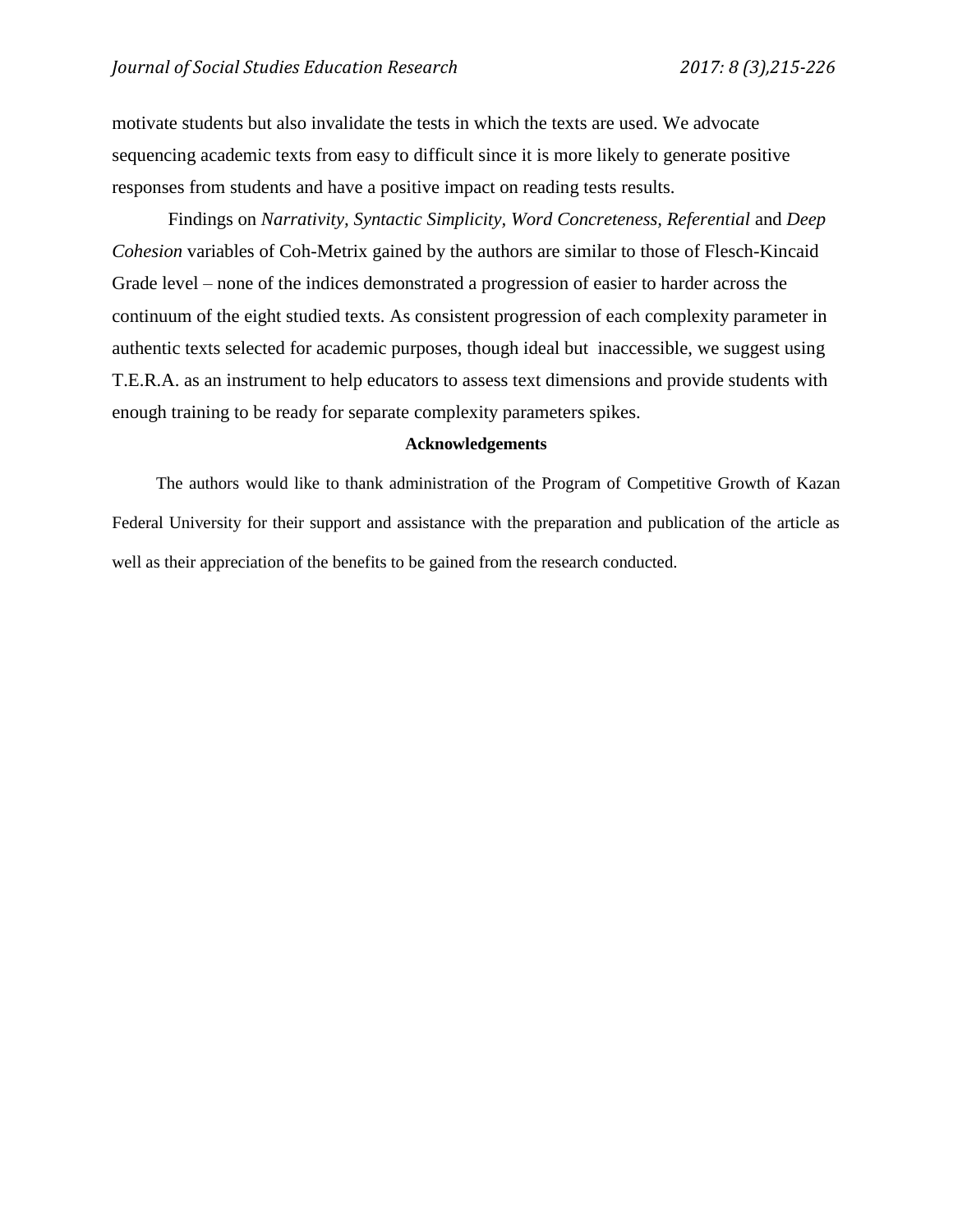#### **References**

- Crossley, S.A. & McNamara, D.S. (2016). *Adaptive Educational Technologies for Literacy Instruction*. York, NY: Routledge.
- Duran, N.D., Bellissens, C., Taylor, R.S. & McNamara, D.S. (2007). Quantifying text difficulty with automated parameters of cohesion and semantics. In: *Proceedings of the 29th annual meeting of the cognitive science society* (233-238). Mahwah, NJ: Eribaum.
- Erbilgin, E. (2017). A comparison of the mathematical processes embedded in the content standards of Turkey and Singapore. *Research in Social Sciences and Technology*, 2(1): 53- 74.
- Gabitov, A.I. & Ilyasova, L.G. (2016). Use of automated instruments of text analysis to provide proper difficulty level of English language educational materials. *Problems of Modern Pedagogical Education: Pedagogy and Psychology*, 53(3): 101-108.
- Heibert, E.H. (2009). *Interpreting Lexiles in online contexts and with informational texts*. Seattle, WA: Apex Learning.
- Kiselnikov, A.S. (2013). Formulas of readability as a text analysis tool. In: *Language. Society. Consciousness: Collection of articles* (247-253). Kazan: Fatherland.
- Lee, D.Y.W. (2001). Defining core vocabulary and tracking its distribution across spoken and written genres. *Journal of English Linguistics*, 29: 250-278.
- Mauch, J. & Tarman, B. (2016). A Historical Approach to Social Studies Laboratory Method. *Research in Social Sciences and Technology*, 1(2): 55-66.
- McNamara, D.S., & Graesser, A.C. (2012). Coh-Metrix: An automated tool for theoretical and applied natural language processing. In: *Applied natural language processing and content analysis: Identification, investigation, and resolution* (188-205). Hershey, PA: IGI Global.
- McCarthy, P., Graesser, A.C. & McNamara, D.S. (2006). *Distinguishing genre using Coh-Metrix indices of cohesion*. Poster presented at the annual meetings of the Society for Text and Discourse, Minneapolis, MN.
- McCarthy, Ph.M., Lightman, E.J., Dufty, D.F. & McNamara, D.S. (2006). Using Coh-Metrix to assess distributions of cohesion and difficulty: An investigation of the structure of highschool textbooks. In: *Proceedings of the 28th Annual Conference of the Cognitive Science Society* (190-195). Mahwah: Eribaum.

Narrativity (n.d.). In: *Oxford Living Dictionaries*. Retrieved from